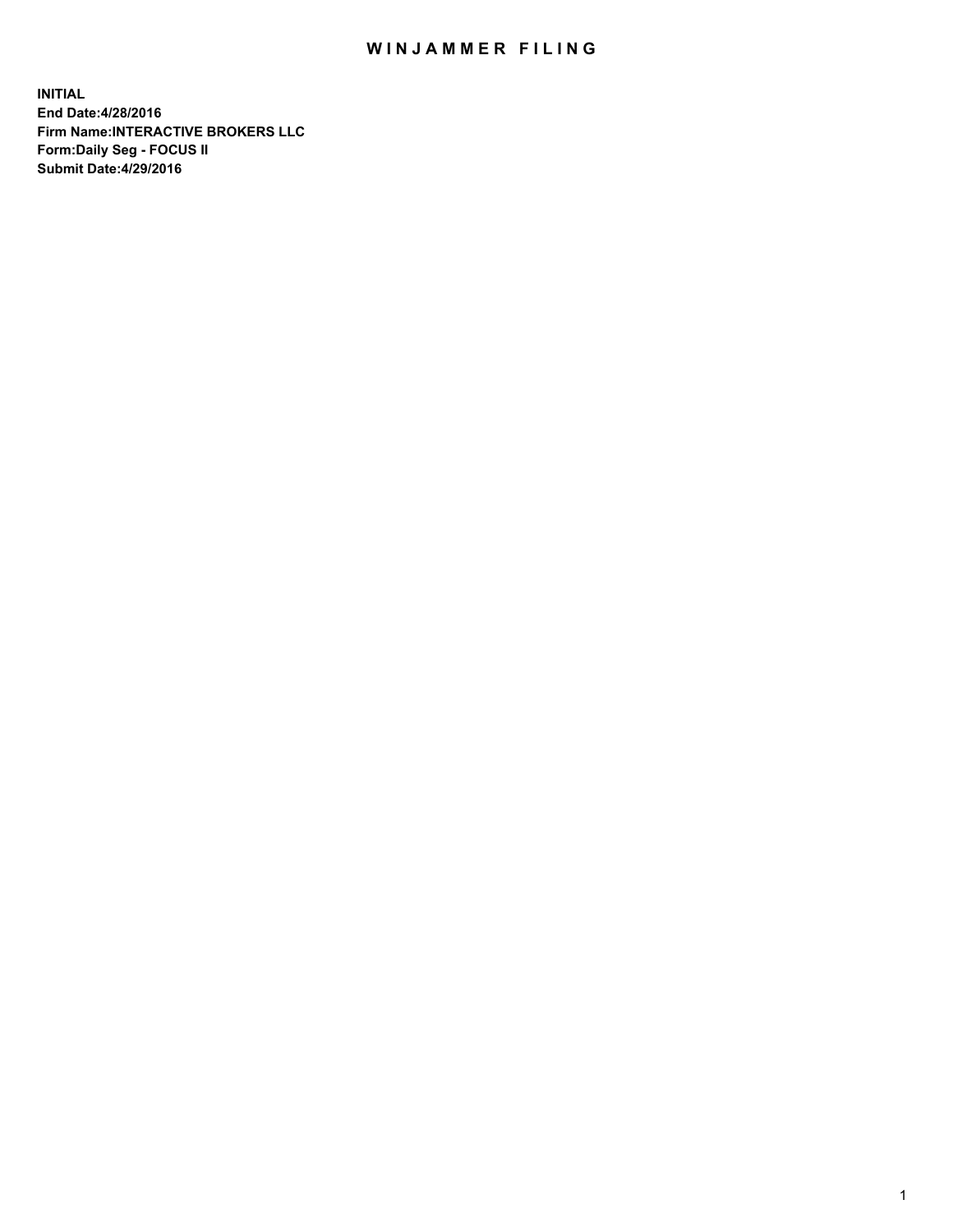## **INITIAL End Date:4/28/2016 Firm Name:INTERACTIVE BROKERS LLC Form:Daily Seg - FOCUS II Submit Date:4/29/2016 Daily Segregation - Cover Page**

| Name of Company<br><b>Contact Name</b><br><b>Contact Phone Number</b><br><b>Contact Email Address</b>                                                                                                                                                                                                                         | <b>INTERACTIVE BROKERS LLC</b><br><b>Alex Parker</b><br>203-618-7738<br>aparker@interactivebrokers.com |
|-------------------------------------------------------------------------------------------------------------------------------------------------------------------------------------------------------------------------------------------------------------------------------------------------------------------------------|--------------------------------------------------------------------------------------------------------|
| FCM's Customer Segregated Funds Residual Interest Target (choose one):<br>a. Minimum dollar amount: ; or<br>b. Minimum percentage of customer segregated funds required:% ; or<br>c. Dollar amount range between: and; or<br>d. Percentage range of customer segregated funds required between:% and%.                        | <u>0</u><br>155,000,000 245,000,000<br>0 <sub>0</sub>                                                  |
| FCM's Customer Secured Amount Funds Residual Interest Target (choose one):<br>a. Minimum dollar amount: ; or<br>b. Minimum percentage of customer secured funds required:%; or<br>c. Dollar amount range between: and; or<br>d. Percentage range of customer secured funds required between: % and %.                         | <u>0</u><br>80,000,000 120,000,000<br><u>00</u>                                                        |
| FCM's Cleared Swaps Customer Collateral Residual Interest Target (choose one):<br>a. Minimum dollar amount: ; or<br>b. Minimum percentage of cleared swaps customer collateral required:%; or<br>c. Dollar amount range between: and; or<br>d. Percentage range of cleared swaps customer collateral required between:% and%. | <u>0</u><br>0 <sub>0</sub><br>0 <sub>0</sub>                                                           |

Attach supporting documents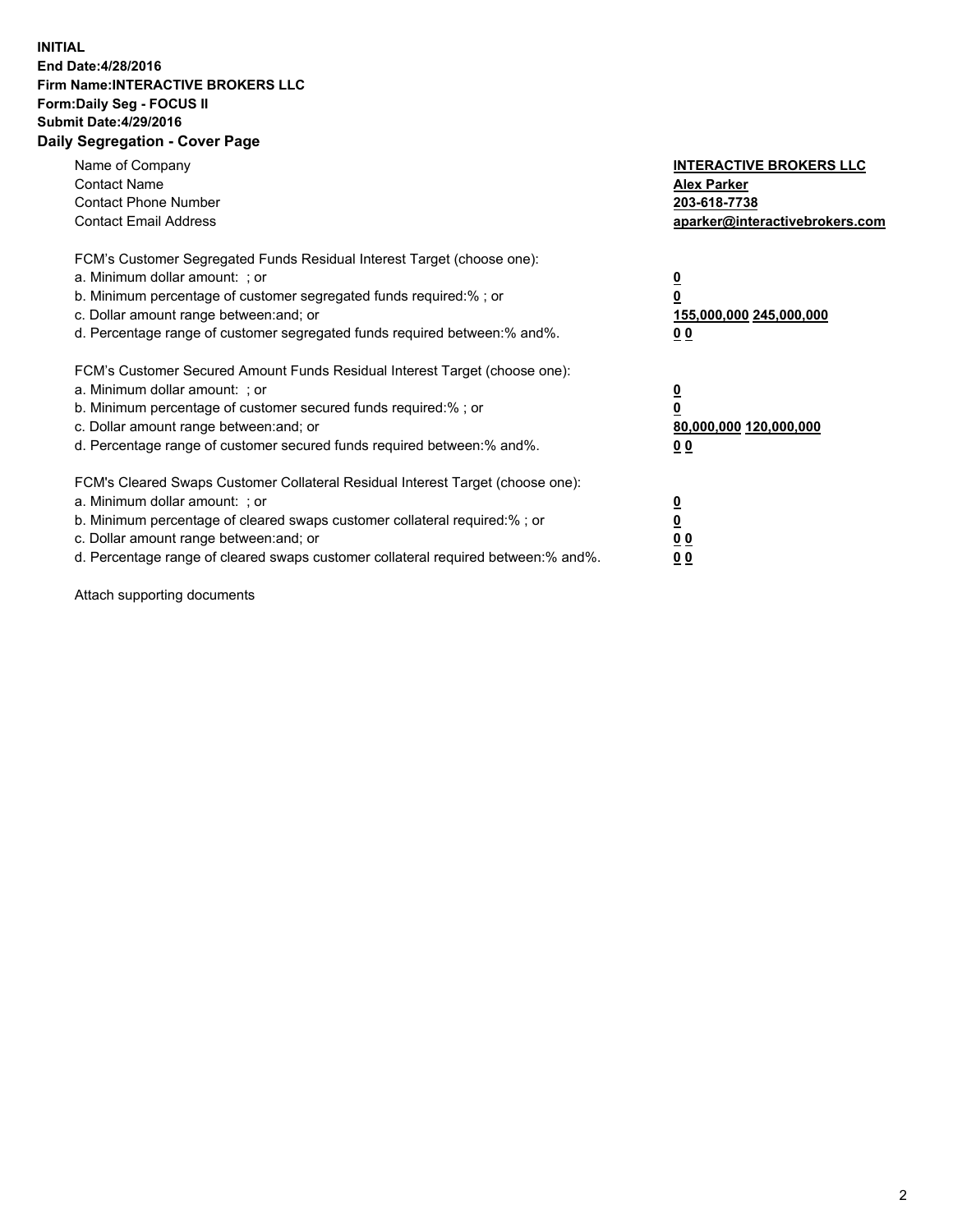## **INITIAL End Date:4/28/2016 Firm Name:INTERACTIVE BROKERS LLC Form:Daily Seg - FOCUS II Submit Date:4/29/2016 Daily Segregation - Secured Amounts**

|     | Foreign Futures and Foreign Options Secured Amounts                                                        |                                                 |
|-----|------------------------------------------------------------------------------------------------------------|-------------------------------------------------|
|     | Amount required to be set aside pursuant to law, rule or regulation of a foreign                           | $0$ [7305]                                      |
|     | government or a rule of a self-regulatory organization authorized thereunder                               |                                                 |
| 1.  | Net ledger balance - Foreign Futures and Foreign Option Trading - All Customers                            |                                                 |
|     | A. Cash                                                                                                    | 288,897,180 [7315]                              |
|     | B. Securities (at market)                                                                                  | $0$ [7317]                                      |
| 2.  | Net unrealized profit (loss) in open futures contracts traded on a foreign board of trade                  | 5,376,540 [7325]                                |
| 3.  | Exchange traded options                                                                                    |                                                 |
|     | a. Market value of open option contracts purchased on a foreign board of trade                             | <b>75,238</b> [7335]                            |
|     | b. Market value of open contracts granted (sold) on a foreign board of trade                               | <u>-156,829</u> [7337]                          |
| 4.  | Net equity (deficit) (add lines 1.2. and 3.)                                                               | 294,192,129 [7345]                              |
| 5.  | Account liquidating to a deficit and account with a debit balances - gross amount                          | <mark>347,687</mark> [7351]                     |
|     | Less: amount offset by customer owned securities                                                           | 0 [7352] 347,687 [7354]                         |
| 6.  | Amount required to be set aside as the secured amount - Net Liquidating Equity                             | 294,539,816 [7355]                              |
|     | Method (add lines 4 and 5)                                                                                 |                                                 |
| 7.  | Greater of amount required to be set aside pursuant to foreign jurisdiction (above) or line                | 294,539,816 [7360]                              |
|     | 6.                                                                                                         |                                                 |
|     | FUNDS DEPOSITED IN SEPARATE REGULATION 30.7 ACCOUNTS                                                       |                                                 |
| 1.  | Cash in banks                                                                                              |                                                 |
|     | A. Banks located in the United States                                                                      | $0$ [7500]                                      |
|     | B. Other banks qualified under Regulation 30.7                                                             | 0 [7520] 0 [7530]                               |
| 2.  | Securities                                                                                                 |                                                 |
|     | A. In safekeeping with banks located in the United States                                                  | 369,791,620 [7540]                              |
|     | B. In safekeeping with other banks qualified under Regulation 30.7                                         | 0 [7560] 369,791,620 [7570]                     |
| 3.  | Equities with registered futures commission merchants                                                      |                                                 |
|     | A. Cash                                                                                                    | $0$ [7580]                                      |
|     | <b>B.</b> Securities                                                                                       | $0$ [7590]                                      |
|     | C. Unrealized gain (loss) on open futures contracts                                                        | $0$ [7600]                                      |
|     | D. Value of long option contracts                                                                          | $0$ [7610]                                      |
|     | E. Value of short option contracts                                                                         |                                                 |
| 4.  |                                                                                                            | 0 [7615] 0 [7620]                               |
|     | Amounts held by clearing organizations of foreign boards of trade<br>A. Cash                               |                                                 |
|     |                                                                                                            | $0$ [7640]                                      |
|     | <b>B.</b> Securities                                                                                       | $0$ [7650]                                      |
|     | C. Amount due to (from) clearing organization - daily variation                                            | $0$ [7660]                                      |
|     | D. Value of long option contracts                                                                          | $0$ [7670]                                      |
|     | E. Value of short option contracts                                                                         | 0 [7675] 0 [7680]                               |
| 5.  | Amounts held by members of foreign boards of trade                                                         |                                                 |
|     | A. Cash                                                                                                    | 64,595,165 [7700]                               |
|     | <b>B.</b> Securities                                                                                       | $0$ [7710]                                      |
|     | C. Unrealized gain (loss) on open futures contracts                                                        | 5,282,605 [7720]                                |
|     | D. Value of long option contracts                                                                          | 75,241 [7730]                                   |
|     | E. Value of short option contracts                                                                         | <u>-156,834</u> [7735] <u>69,796,177</u> [7740] |
| 6.  | Amounts with other depositories designated by a foreign board of trade                                     | $0$ [7760]                                      |
| 7.  | Segregated funds on hand                                                                                   | $0$ [7765]                                      |
| 8.  | Total funds in separate section 30.7 accounts                                                              | 439,587,797 [7770]                              |
| 9.  | Excess (deficiency) Set Aside for Secured Amount (subtract line 7 Secured Statement<br>Page 1 from Line 8) | 145,047,981 [7380]                              |
| 10. | Management Target Amount for Excess funds in separate section 30.7 accounts                                | 80,000,000 [7780]                               |
| 11. | Excess (deficiency) funds in separate 30.7 accounts over (under) Management Target                         | 65,047,981 [7785]                               |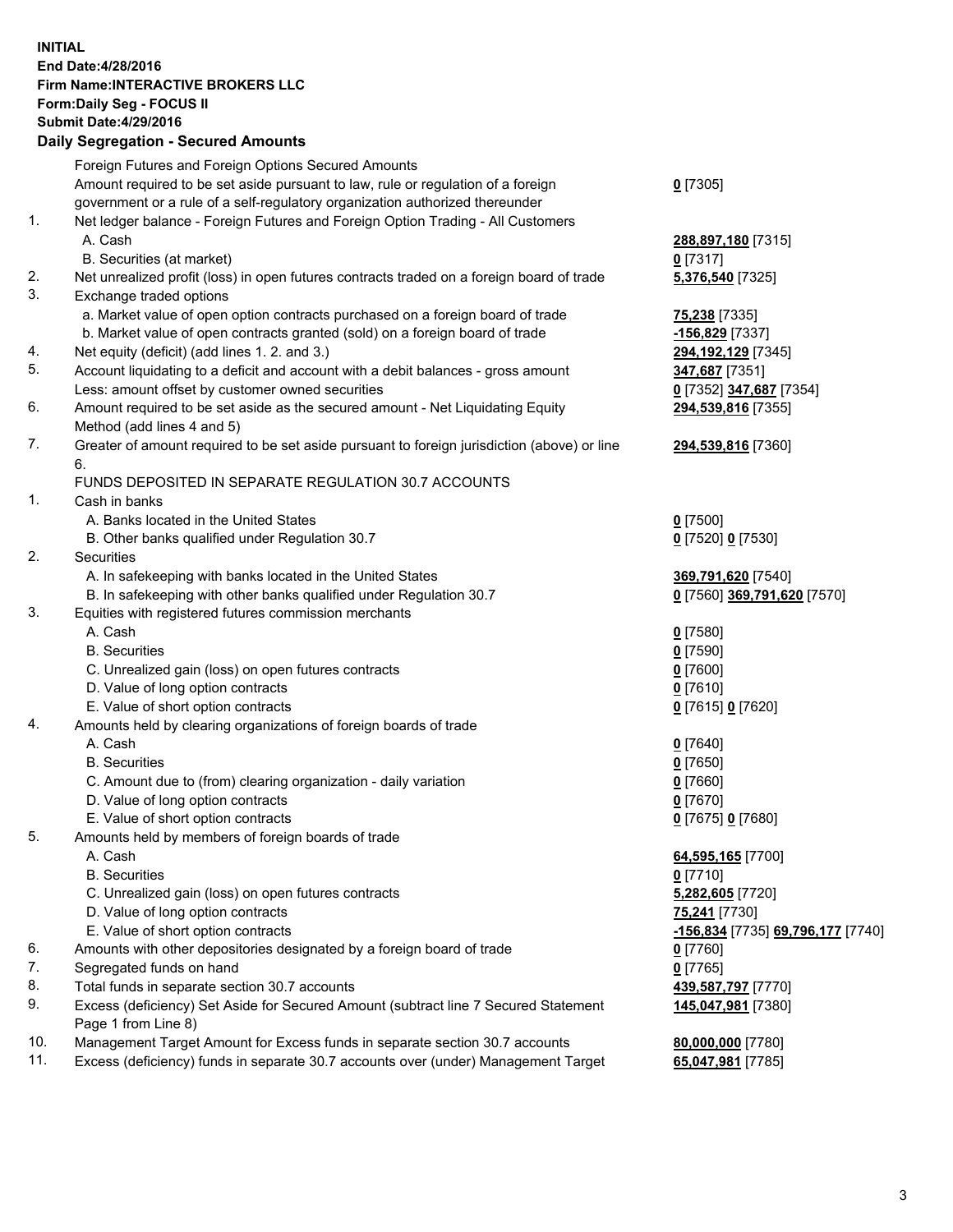**INITIAL End Date:4/28/2016 Firm Name:INTERACTIVE BROKERS LLC Form:Daily Seg - FOCUS II Submit Date:4/29/2016 Daily Segregation - Segregation Statement** SEGREGATION REQUIREMENTS(Section 4d(2) of the CEAct) 1. Net ledger balance A. Cash **2,748,992,384** [7010] B. Securities (at market) **0** [7020] 2. Net unrealized profit (loss) in open futures contracts traded on a contract market **-44,821,077** [7030] 3. Exchange traded options A. Add market value of open option contracts purchased on a contract market **120,497,029** [7032] B. Deduct market value of open option contracts granted (sold) on a contract market **-194,220,148** [7033] 4. Net equity (deficit) (add lines 1, 2 and 3) **2,630,448,188** [7040] 5. Accounts liquidating to a deficit and accounts with debit balances - gross amount **86,809** [7045] Less: amount offset by customer securities **0** [7047] **86,809** [7050] 6. Amount required to be segregated (add lines 4 and 5) **2,630,534,997** [7060] FUNDS IN SEGREGATED ACCOUNTS 7. Deposited in segregated funds bank accounts A. Cash **188,492,228** [7070] B. Securities representing investments of customers' funds (at market) **1,609,535,096** [7080] C. Securities held for particular customers or option customers in lieu of cash (at market) **0** [7090] 8. Margins on deposit with derivatives clearing organizations of contract markets A. Cash **113,079,684** [7100] B. Securities representing investments of customers' funds (at market) **974,970,628** [7110] C. Securities held for particular customers or option customers in lieu of cash (at market) **0** [7120] 9. Net settlement from (to) derivatives clearing organizations of contract markets **21,306,946** [7130] 10. Exchange traded options A. Value of open long option contracts **120,600,512** [7132] B. Value of open short option contracts **-194,323,675** [7133] 11. Net equities with other FCMs A. Net liquidating equity **0** [7140] B. Securities representing investments of customers' funds (at market) **0** [7160] C. Securities held for particular customers or option customers in lieu of cash (at market) **0** [7170] 12. Segregated funds on hand **0** [7150] 13. Total amount in segregation (add lines 7 through 12) **2,833,661,419** [7180] 14. Excess (deficiency) funds in segregation (subtract line 6 from line 13) **203,126,422** [7190] 15. Management Target Amount for Excess funds in segregation **155,000,000** [7194] 16. Excess (deficiency) funds in segregation over (under) Management Target Amount **48,126,422** [7198]

Excess